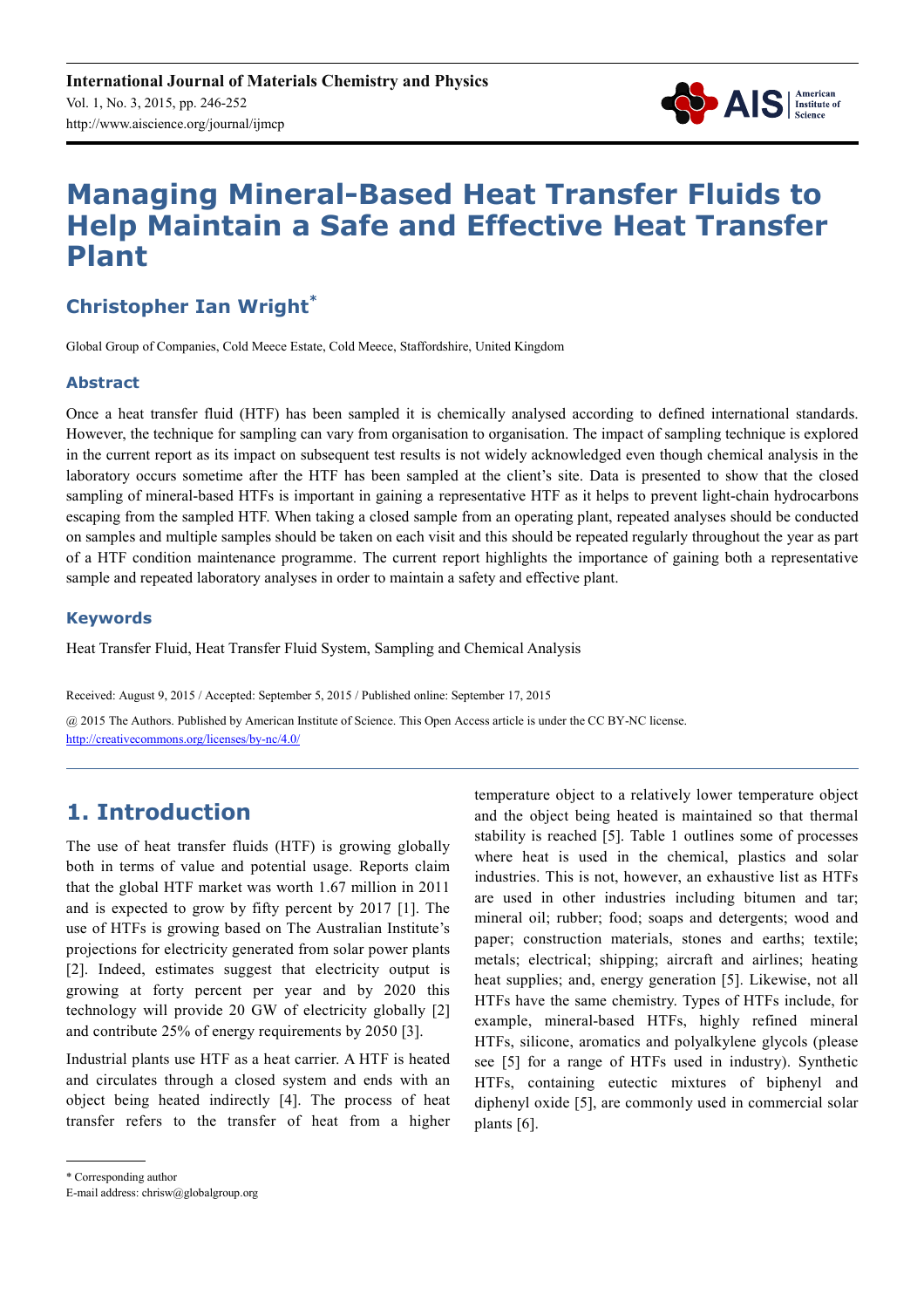| <b>Industry</b>          | <b>Industrial process</b>                                                                                                                                                                                                                                                                                                                                                                                                                                                                                                                                                                                                                                                                                                              | Type of HTF used in industry                   |
|--------------------------|----------------------------------------------------------------------------------------------------------------------------------------------------------------------------------------------------------------------------------------------------------------------------------------------------------------------------------------------------------------------------------------------------------------------------------------------------------------------------------------------------------------------------------------------------------------------------------------------------------------------------------------------------------------------------------------------------------------------------------------|------------------------------------------------|
| Chemicals, plastics [5]  | a. Distillation plants.<br>b. Polymerization plants and cooling of reaction plants.<br>Esterification plants.<br>C <sub>1</sub><br>Gelatinizing channels.<br>d.<br>e. Drying plants (drum driers, drying cabinets, drying<br>channels).<br>f. Plants for the concentration of acids and lyes<br>(evaporation plants).<br>g. Evaporators. Calendars for foil production.<br>h. Automatic spraying plants, extruders and presses for<br>plastic semi-products.<br>i. Containers for the dye and varnish industry.<br>Synthetic resin plants.<br>j.<br>k. Plants for processing and transport of viscous<br>substances cannot be pumped at room temperature.<br>1. Heat recovery from flue gases of combustion and<br>reaction processes. | Mineral-based HTF and / or synthetic based HTF |
| Food $[5]$               | a. Large kitchens.<br>b. Pommes-frites plants.<br>c. Potato chips plants.<br>d. Plants for fat hardening and rendering.<br>Bottle cleaning plants.<br>e.<br>Can washing plants.<br>f.<br>g. Spray drying plants for milk powder and blood powder<br>production.<br>h. Roller driers.<br>Fat and oil vats.<br>Baking ovens.<br>k. Plants for the production of sweets.<br>Plants for chocolate production.<br>l.<br>m. Plants for starch drying.<br>n. Plants for the removal of smelly waste gases.                                                                                                                                                                                                                                    | Highly refined mineral-based HTF               |
| Solar, energy source [2] | a. Concentrating solar thermal using the following CSP<br>technologies:<br>b. Solar troughs<br>Linear Fresnel<br>$\mathbf{c}$ .<br>d. Dishes<br>Towers<br>e.<br>Fresnel lens                                                                                                                                                                                                                                                                                                                                                                                                                                                                                                                                                           | Synthetic based HTF                            |

**Table 1.** Industries and processes where heat transfer fluids (HTF) are used.

Routine, regular sampling and chemical analysis (SACA) of a mineral-based HTF is important. Recent research assessed the impact of sampling frequency on the overall condition of mineral-based HTFs and showed increased sampling frequency linearly correlated with improvements in the overall condition of the HTF [7]. However, even when sampled more frequently (more than once per year), the total acid number and closed flash point temperature need to be monitored as these were found to be most frequently out of specification when sampled annually [8].

The objective of any fluid maintenance programme is to assess the condition of a HTF and to avoid any surprises even though it is well-known that a HTF will thermally degrade over time. All laboratory analyses are conducted according to ISO14001 [9] and ISO17025 [10] and tests are globally accepted standards. The results from laboratory tests are used to determine if a HTF is in or out of specification (according to the safety data sheet) and what corrective steps, if out of specification, are required.

As a HTF thermally degrades it forms "light-chain" and "heavy-chain" hydrocarbons. Light-chain hydrocarbons can build-up in a HTF and need to be removed from the HTF system, which can be done using a light-ends removal kit. Heavy-chain hydrocarbons are heavier compounds and detected by the build-up of carbon residue in a HTF [5]. Oxygen plays a further part in the decomposition of HTFs. Indeed, when exposed to atmospheric air, a HTF will oxidise at a far lower temperature than its operating temperature. Furthermore, for every 11 degrees Celsius rise in the temperature of a HTF, the rate of oxidation will double and this works to accelerate the decomposition of a HTF [5]. Light-chain hydrocarbons, heavy-chain hydrocarbons and oxidation state can be assessed in the laboratory from measurements of flash point temperature, carbon residue and total acid number, respectively, of a sampled HTF.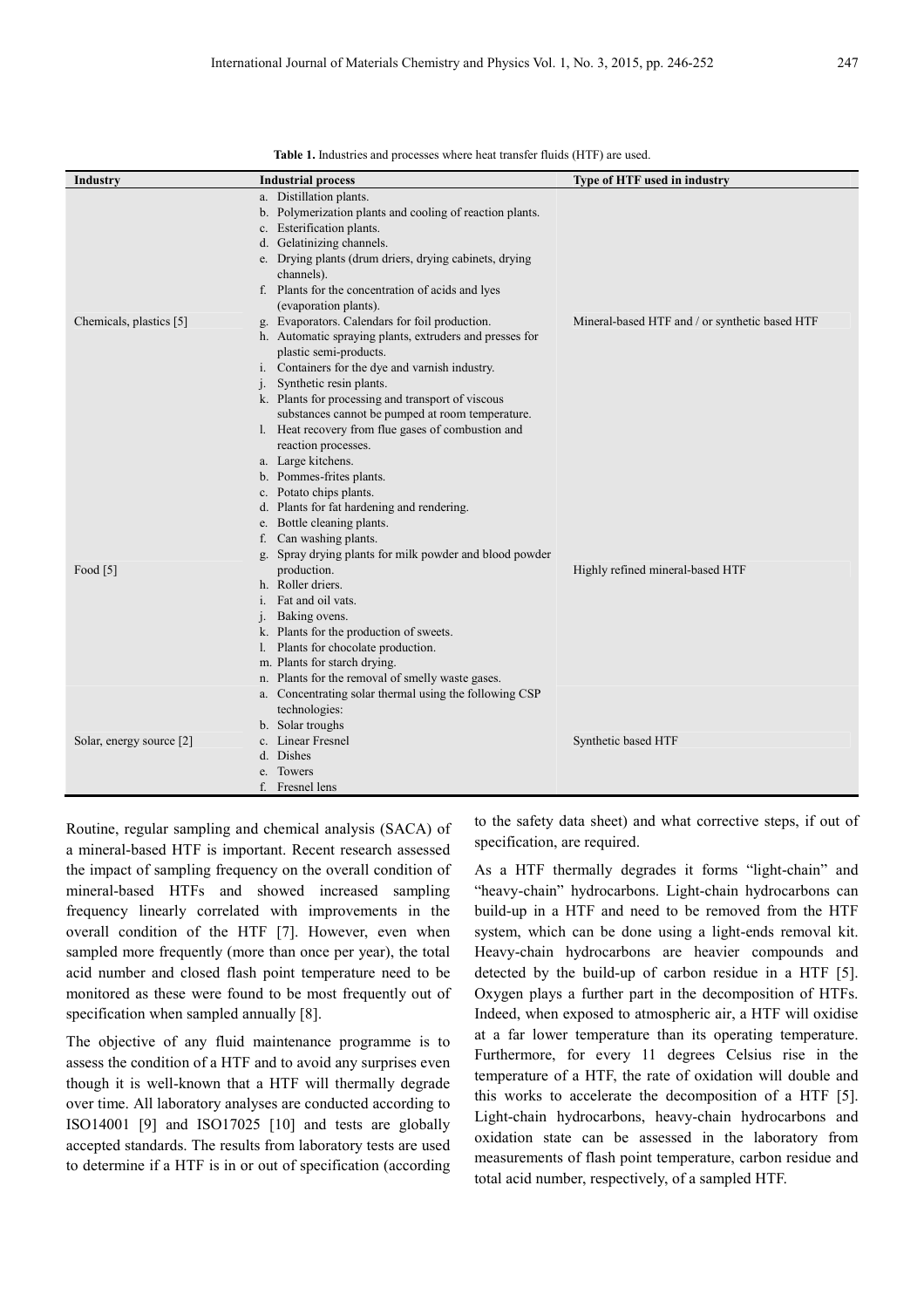The sampling of a HTF can potentially lead to erroneous laboratory test results, especially in the case that a HTF is exposed to air during sampling and light-ends are allowed to escape. Furthermore, it is also important to be able to sample a HTF whilst in operation (i.e., whilst hot and circulating through the HTF system). The current articles reviews the importance of closed hot sampling as opposed to open closed sampling. Moreover, the reliability and reproducibility of this approach is explored in a small number of sites  $(n=11)$  where two samples were taken, thereby allowing the sample results to be compared.

### **2. Experimental Methods**

This section is divided into three key parts:

- 1. A description of the best-practice methods used to sample HTFs whilst still in operation.
- 2. The laboratory analysis tests used to assess the condition (specifically thermal cracking, which is the main focus herein) of a HTF.
- 3. An explanation of how the test results were analysed to assess how reliably and reproducibly HTFs can be sampled.

#### **2.1. Sampling Using a Closed Sampling Device ("Best Practice")**

It is imperative to gain a representative sample of a HTF and this is can be done whilst the HTF is in operation and circulating through the HTF system. This technique draws a live sample into a closed sampling device to avoid the HTF coming into contact with air. This is done to make sure that decomposition by-products remain in the HTF and do not escape to the atmosphere. But also to ensure the HTF cools to ambient temperature with the flash point components trapped in the HTF sample. This is done to get an accurate measurement of flash point components in the HTF. Indeed, flash point temperatures of a HTF decline as the composition of flash point components (i.e., light-chain hydrocarbons form as a result of the HTF thermally cracking, which occurs with extended use at high temperature over prolonged periods of time. A HTF sample is taken by extracting a 500 ml sample whilst the HTF is in operation and at operating temperature. This sample is drawn into a closed sampling device to gain a representative sample. This is because it stops the HTF being exposed to air and the escape of light-chain hydrocarbons ("light-ends"). It also avoids thermal burns to the engineer taking the sample. It is important to also mention that the closed sample is taken according to standard operating procedures to ensure the same method is used every time.

#### **2.2. Laboratory Analysis of a Mineral-Based Heat Transfer Fluid ("Condition Based Monitoring")**

Once a sample has been collected, it is allowed to cool to room temperature before any chemical analyses are conducted. All laboratory analyses are conducted according to ISO14001 [9] and ISO17025 [10]. The content of lightchain hydrocarbons (flash point temperatures) and heavychain hydrocarbons (carbon residue) are routinely analysed to assess the extent of thermal cracking.

Global Heat Transfer (please see www.globalheattransfer.co.uk) routinely measures 11 specific parameters to gauge the overall condition of a HTF, which includes both mineral and synthetic based HTFs. The specific parameters measured and test methods used are outlined in Table 2.

**Table 2.** Chemical analyses conducted in the laboratory.

| Parameter                             | Unit                    | <b>Test method</b> |  |
|---------------------------------------|-------------------------|--------------------|--|
| Carbon residue                        | $%$ weight              | IP14               |  |
| Closed flash point                    | $^{\circ}C$             | ASTM D93           |  |
| Open flash point                      | $\rm ^{\circ}C$         | <b>ASTM D92</b>    |  |
| Fire point                            | $^{\circ}C$             | <b>ASTM D92</b>    |  |
| Strong acid number                    | mg KOH/g of sample      | <b>IP139</b>       |  |
| Total acid number                     | mg KOH/g of sample      | <b>IP139</b>       |  |
| Viscosity                             | $mm^2$ /s at 40 °C      | IP71               |  |
| Water content                         | ppm                     | ASTM D6304         |  |
| PQ analyser $(X1)$                    | ferrous debris score    | PQ Analex Method   |  |
| Particulates (e.g., iron,<br>silicon) | ppm less than $5 \mu m$ | ASTM D5185         |  |

#### **2.2.1. Light-Chain Hydrocarbons ("Light-Ends")**

The build-up of light-chain hydrocarbons can be quantified by measuring flash point temperature (Table 2 and 3). The principle being that for a mineral-based HTF, a high flash point temperature reflects a low proportion of light-chain hydrocarbons in a HTF and low flash point temperature reflects a high proportion of light-chain hydrocarbons. Lightchain hydrocarbons ignite when exposed to a naked flame and it is not surprising that the test used to measure flash point temperature identifies the point that the vapours in a HTF ignite when a naked flame is introduced. Flash point temperature is measured in two ways – open and closed. Open flash point temperature simulates the mixing of flammable vapours in air, whereas closed flash point temperature prevents the vapours from mixing with air. The open flash point temperature is higher than the closed flash point temperature because when exposed to air the most volatile escape which increases the open flash point temperature and decreases the composition of light-chain hydrocarbons in the HTF (Table 3). In day-to-day practice, it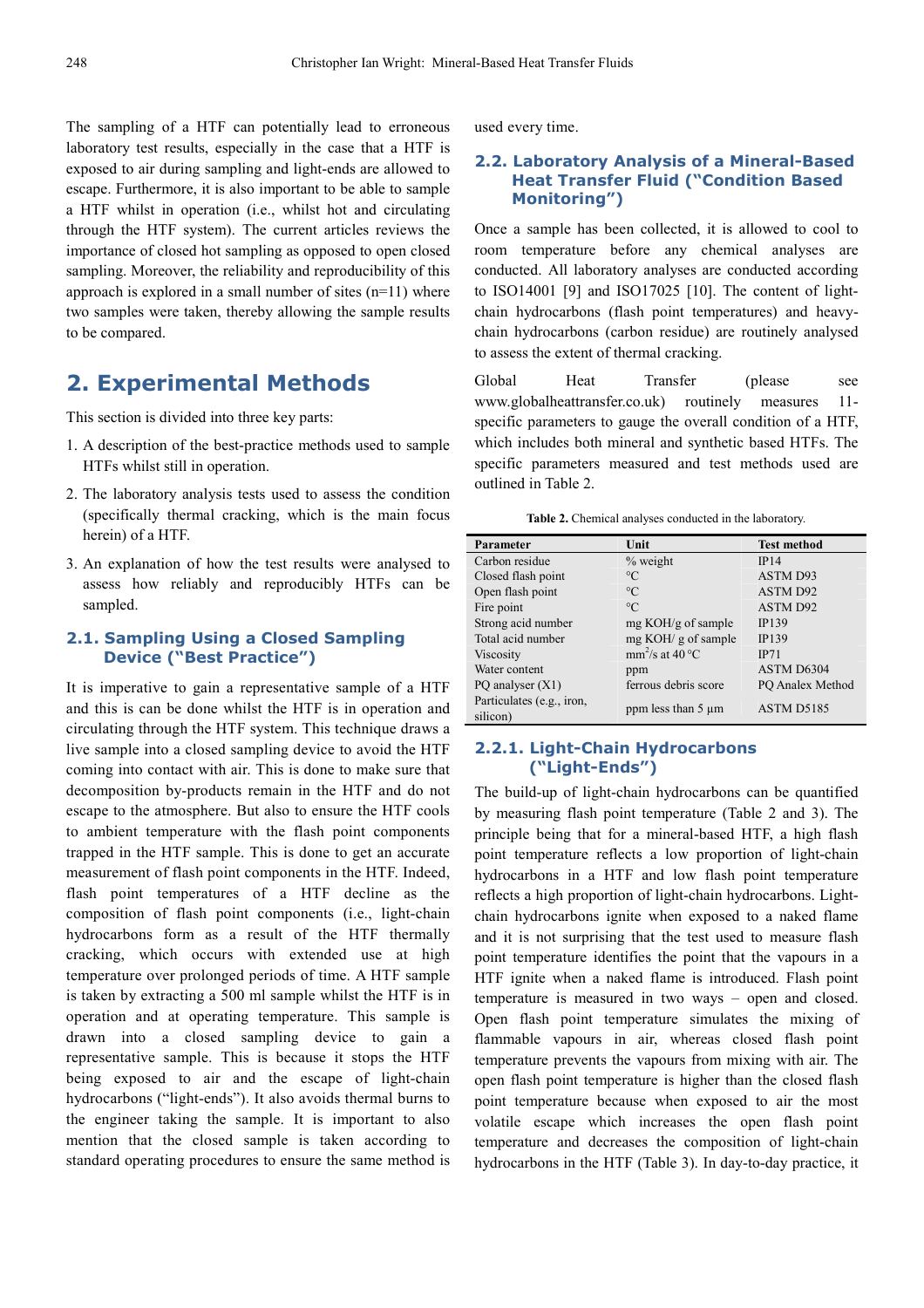is imperative that the closed flash point temperature of a HTF is maintained above 100 degrees Celsius.

The objective of a routine maintenance programme is to monitor the condition of the HTF and, with respect to closed flash point temperature, ensure it remains above 100 degrees Celsius, Global Heat Transfer normally advise that a mineralbased HTF, such as Globaltherm<sup>TM</sup> M (please see http://www.globalheattransfer.co.uk/heat-transfer-fluids/hightemperature-thermal-fluid/globaltherm), is monitored every 3 months as research has shown that the overall condition of a HTF is better when sampled more frequently [7].

#### **2.2.2. Heavy-Chain Hydrocarbons ("Heavy-Ends")**

Carbon can lead to system fouling as carbon builds-up on the internal surfaces of the thermal system. At levels below 1%, carbon remains soft and can be removed using a suitable thermal system flushing fluid, such as Globaltherm<sup>TM</sup> C1. At levels above 1%, however, carbon begins to bake onto the internal surfaces of pipes and heating coils and can no longer be removed so easily. When carbon residue reaches these levels the HTF will need to be replaced and the HTF system cleaned and flushed to try and remove carbon that has baked onto the internal surfaces of the HTF system.

**Table 3.** What the chemical testing says about the condition of a mineralbased heat transfer fluid.

| <b>Parameter</b>   | What insight is provided by this chemical test? |
|--------------------|-------------------------------------------------|
| Carbon residue     | Composition of heavy-chain hydrocarbons         |
| Closed flash point | Composition of light-chain hydrocarbons         |
| Open flash point   | Composition of light-chain hydrocarbons         |

The extent of heavy-chain hydrocarbons in a sampled HTF is determined by measuring the carbon residue in a HTF and this is expressed as a percentage of the overall volume of the HTF sample.

**Table 4.** The reliability and reproducibility of carbon residue and flash point temperatures for a mineral-based heat transfer fluid (HTF).

|                                    |         | <b>ANOVA</b> single factor |                           |                |                        |
|------------------------------------|---------|----------------------------|---------------------------|----------------|------------------------|
|                                    | Mean    | <b>Reliability</b>         | <b>Reliability</b>        | <b>P-value</b> | <b>Reproducibility</b> |
|                                    |         | (within groups variance)   | (between groups variance) |                | $(CV, \%)$             |
| Carbon residue (percentage weight) | 0.195   | 0.006                      | 0.049                     | 0.001          | 40.705                 |
| Closed flash point $(^{\circ}C)$   | 146.318 | 54.227                     | 2953.427                  | < 0.0001       | 4.703                  |
| Open flash point $(^{\circ}C)$     | 202.591 | 71.864                     | 208.682                   | 0.047          | 3.393                  |

Results are taken from 11 HTF systems. Abbreviation: CV, coefficient of variation. This was calculated as ((√within-groups variance)/mean) x 100.

#### **2.3. Data Analysis**

Data is presented as means, variances and were calculated using Microsoft Excel 2007. A P-value  $\leq 0.05$  indicated that statistical significance had been reached. Analysis was conducted as follows.

#### **2.4. Analysis**

Retrospective laboratory test reports were searched to identify test facilities where HTF samples were taken twice. These samples were tested for reliability and reproducibility.

#### **2.4.1. Reliability**

This was assessed by calculating the within and between group variance assessed using a single factor analysis of variance (ANOVA) [11]

#### **2.4.2. Reproducibility**

This was assessed using the coefficient of variation (CV) and calculated using this equation: ((√within-groups variance) /mean) x 100 [11].

# **3. Results**

This section is divided into two parts. The first outlines the reliability and reproducibility of taking HTF samples. The second discusses the importance of gaining a representative sample in terms of the accurately predicting the safety of the overall HTF system.

#### **3.1. Reliability and Reproducibility of Repeated HTF Samples**

Table 4 presents the reliability and reproducibility for samples of mineral-based HTF.

#### **3.1.1. Between Group Variance (Reliability)**

In all cases the between groups variance was higher than the within group variance which is not surprising as these fluids were not standardised and represent a range of different starting values.

#### **3.1.2. Within Group Variance and Coefficient of Variation (Reliability)**

Data shows that the within group variance was considerably lower, on average, for carbon residue than for flash point temperatures.

#### **3.1.3. Coefficient of Variation (Reproducibility)**

The reproducibility for flash point temperatures is markedly lower than carbon residue. A further observation is that the coefficient of variation was lower, for open flash point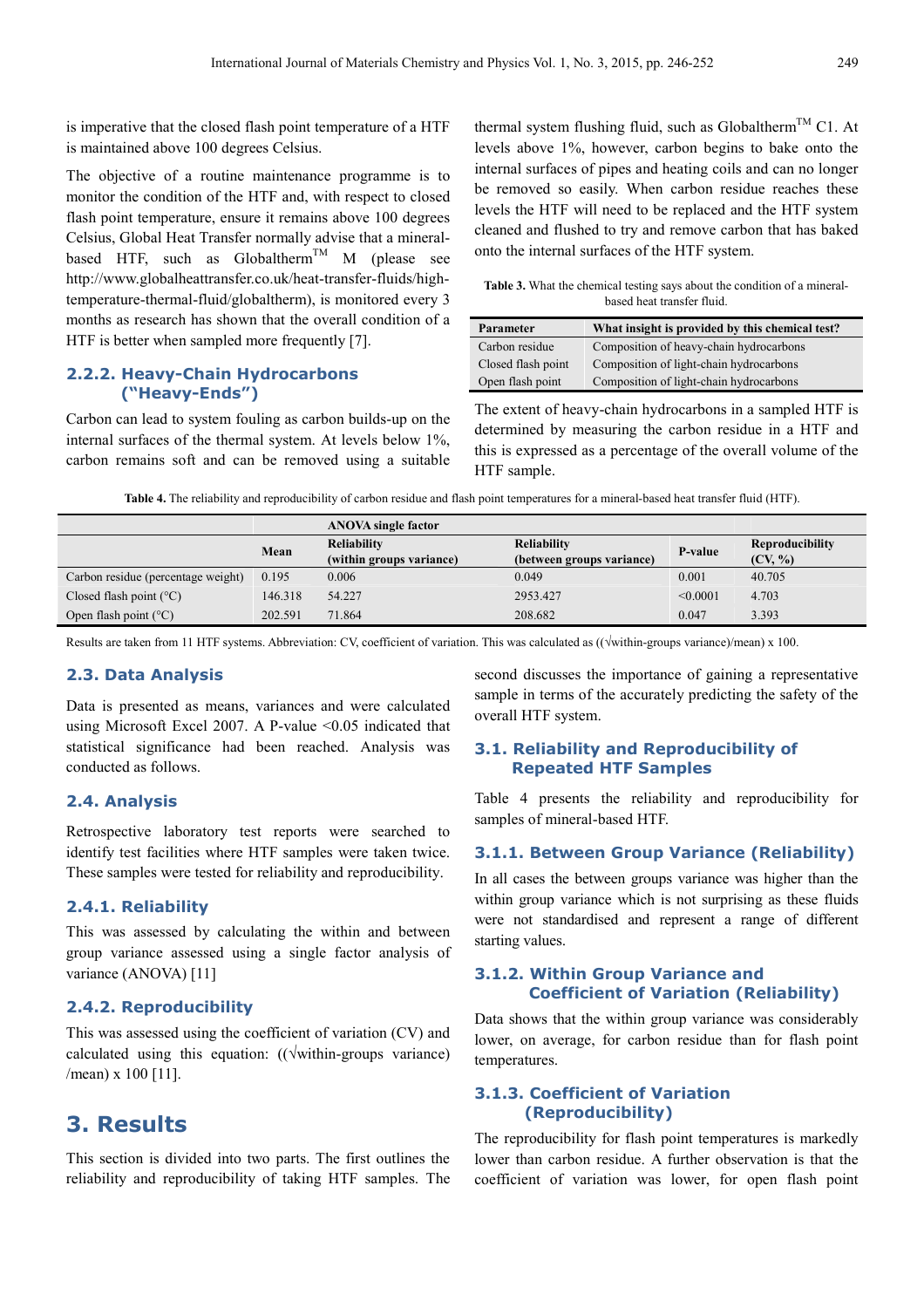compared with closed flash point temperature. However, both had good reproducibility with values below 5%. Le.

#### **3.2. The Importance of Gaining a Representative Sample**

Routine chemical analysis conducted in the laboratory is dependent on gaining a representative sample. Results are defined as false-positive, false-negative, true-positive and true-negative. These four outcomes are discussed in more detail below.

#### **3.2.1. False-Positive Laboratory Test Result**

Scenario: The HTF has a high flash temperature, but the laboratory test predicted a low flash temperature.

Description: This scenario would occur when light-chain hydrocarbon levels are low, but the subsequent chemical analysis predicts a flash issue when there is no issue with the HTF as the light-chain hydrocarbons composition is low.

The consequences of this type of error would not be catastrophic to the HTF system, but could lead to the customer being misled or taking inappropriate action to correct the flash point issue.

Potential cause: The exact source of this scenario is not clear. It could be a result of operator error, mixing of samples, or even failure of the laboratory equipment. However, this scenario highlights the importance of taking multiple samples and conducting repeated measurements in the laboratory.

Potential fix: Conduct repeat testing on the sampled HTF.

#### **3.2.2. False-Negative Laboratory Test Result**

Scenario: The HTF has a low flash temperature, but the laboratory test predicts a high flash temperature.

Description: In this scenario the sampled HTF has a high composition of light-end hydrocarbons and, in the case it was sampled to air, the flash point temperature would be higher than it actually is because may be because the most volatile light-chains have escaped from the HTF during sampling [14]. This has been shown in Figure 1 where the closed flash point temperature of a HTF was higher (+58°C) when sampled using an open sampling device.

Potential cause: Sample was taken to atmosphere (see Figure 1).

Potential fix: Sample to a closed device, avoiding exposure to air.

#### **3.2.3. True-Positive Laboratory Test Result**

Scenario: HTF has a low flash temperature and the laboratory test predicted a low flash temperature.

Description: When a HTF is collected into a closed sampling

device, the light-chain hydrocarbons will be prevented from escaping to atmosphere and remain in the HTF. Meaning that when they are chemically analysed, the high content of lighthydrocarbons would give a low flash temperature and this would be an accurate representation of the HTF system's closed flash temperature. The difference between sampling approaches (open versus closed) may therefore be a potential source of error with open samples producing potentially erroneous flash temperature predictions and this may have implications to the longer-term safety of the plant.

Potential cause: Not applicable.

Potential fix: Not applicable.

#### **3.2.4. True-Negative Laboratory Test Result**

Scenario: The HTF has high flash temperature and the laboratory test predicted a high flash temperature.

Description: Virgin HTFs are expected to have a relatively high flash point temperature. In this scenario the composition of light-chain hydrocarbons would be expected to be low. Sampling to a closed device would seem to have little impact, however, it is important to realise that the status of the HTF is not known at the time of sampling so a closed device is always recommended. Also, even a fluid with a high flash point temperature will have a certain composition of light-chain hydrocarbons and so sampling to a closed device is even more important to ensure the smaller volume of light-chain hydrocarbons remain in solution and can be quantified.

Potential cause: Not applicable.

Potential fix: Not applicable.

# **4. Discussion**

#### **4.1. Overview of Main Findings**

Prior to being tested in the laboratory, a mineral-based HTF is sampled and this needs to be conducted so that flash point components remain in solution and a representative sample is gained. This is important as the 'best practice' for the sampling of mineral-based HTF samples is to gain a sample whilst the HTF is in normal operation. This means that volatile light-chain hydrocarbons will not be exposed to air, will not vaporise and will mean that the composition of lightchain hydrocarbons will be accurately reflected in the HTF sample that has been obtained. Thus, when sampling a HTF it is preferable to do this using a closed sampling device. A further consideration is the number of samples. Past research has shown that the condition of a HTF improves when it is sampled more frequently. The current article outlines the importance of conducting repeated analyses on the same HTF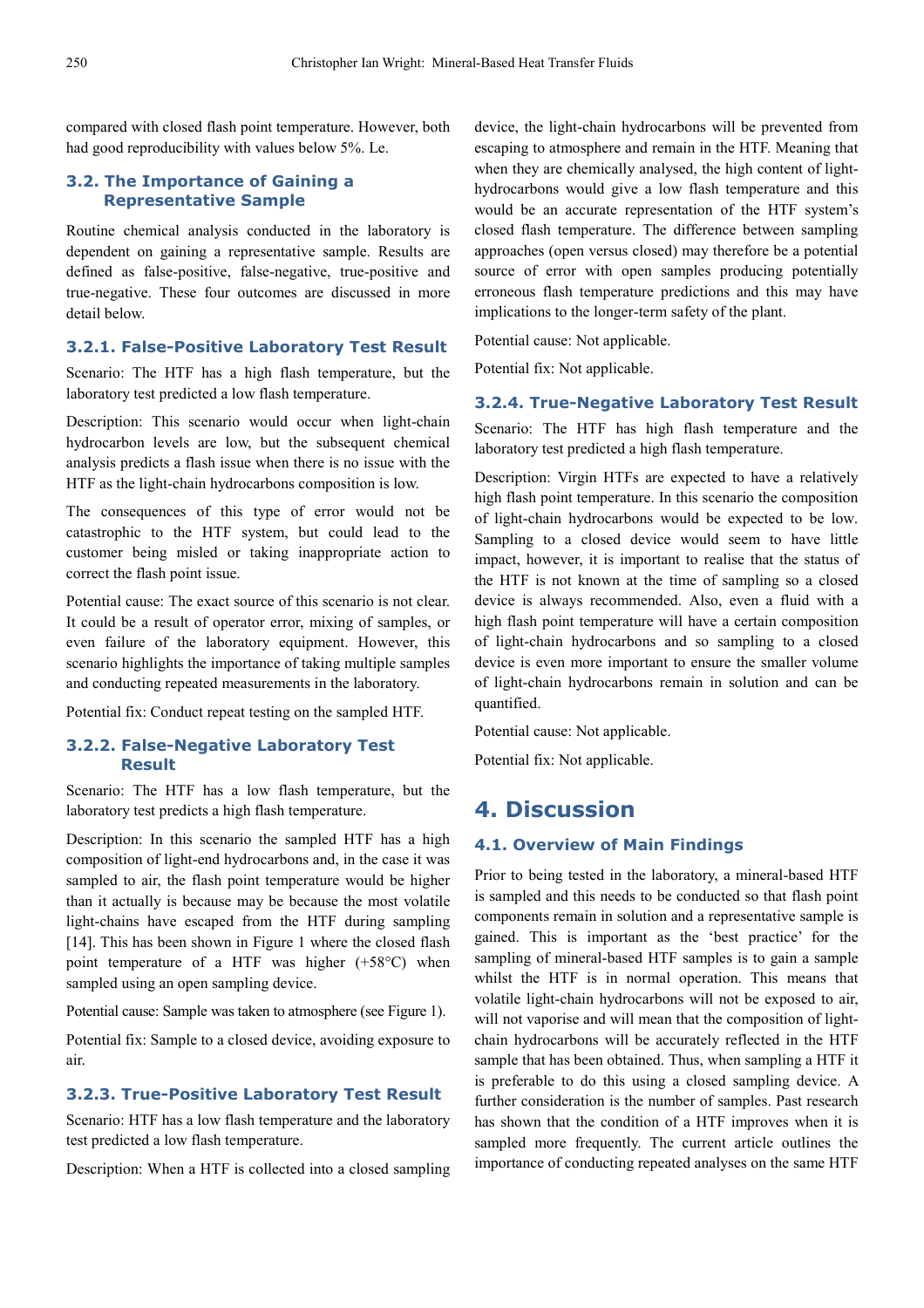sample or repeated analyses on multiple HTF samples to reduce the chance of gaining spurious test results.

#### **4.2. The Importance of Using a Closed HTF Sampling Device**

Past research documents the importance of regular sampling and chemical analysis [7]. However, this assumes that all HTF samples are taken using the same technique [8]. The current report discusses the potential impact of open and closed sampling techniques on test results. Furthermore, it is also clear that chemical analysis is conducted after sampling and so the process of sampling has a direct impact on the test results obtained. This means that the sampling technique needs to be standardised to ensure a representative sample is obtained every time. This report shows that this is best done using a closed sampling device that prevents the HTF sample coming into contact with air and avoids volatile vapours escaping from the HTF.

#### **4.3. Avoiding Spurious Laboratory Test Results**

The current study also assessed reliability and reproducibility based on two repeat samples and this demonstrated that reproducibility was good (i.e., less than 5%), but that reliability was not as consistent. This finding emphasises the need for repeated measurements either on the same sample or on multiple samples of a HTF. The optimal number of samples is unclear and requires further research. The impact of impact of sampling from different sites in the HTF system also needs to be defined. All these aspects need to be controlled and considered in the standardised operating procedure, which should be defined according to the HTF system being sampled and in consultation with the client. This is because some sites may have a small HTF volume and only one sample may be required, whereas other HTF systems may have a much larger HTF volume, and to get a better overall representation it may be more appropriate to take multiple HTF samples from multiple sites on the system.

#### **4.4. The Impact of the Current Findings in Relation to Plant Safety**

This is the first report to demonstrate the direct impact that sampling can have on chemical analysis conducted in the laboratory. It is important to realise the safety implications of an inadequate sampling program. Indeed, it is recommended that HTFs are sampled and chemically analysed at least annually if operating near the upper operating temperature of the HTF. This is defined by the HTF manufacturer and also the insurance company [7]. Sampling and chemical analysis is recommended bi-annually if operating twenty degrees Celsius below this level; however, current research suggests the overall condition of a HTF is improved when it is sampled more than once per year and the most optimal condition ratings were obtained when the HTF was sampled every 3 months [7]. The second point is the management of the potential fire risk that a HTF system presents. This could be as a result of the HTF operating above its flash point temperature or the HTF has a low starting flash point temperature. This risk can be assessed by monitoring the flash point temperature and needs to be conducted according to ATEX Directive 99/92/EC (ATEX 137 or ATEX Workplace Directive) and ATEX Directive 94/9/EC (ATEX 95 or ATEX Equipment Directive) in Europe and regulations 7 and 11 of the Dangerous Substances and Explosive Atmospheres Regulations 2002 (DSEAR) in the UK [14].



**Figure 1.** The effect of sampling environment (open or closed to atmosphere) on closed flash point temperature of a mineral-based HTF. Data was extracted from one system.

### **5. Conclusions**

Gaining a representative sample is important in the assessment of a HTFs flash point temperatures and the plants overall safety. A representative sample of the HTF can be gained by using a closed sampling device as this stops the HTF sample coming into contact with air, which can lead to potentially erroneous results (please see Figure 1). The reliability and predictability of results is critical to the plants overall safety and can be improved by conducting repeated laboratory tests on the same sample or repeated laboratory tests on multiple samples from the same HTF system.

# **Abbreviations**

HTF, heat transfer fluid; HTF system, heat transfer fluid system; SACA, sampling and chemical analysis.

# **Acknowledgements**

The author would like to acknowledge the writing provided by Red Pharm communications.